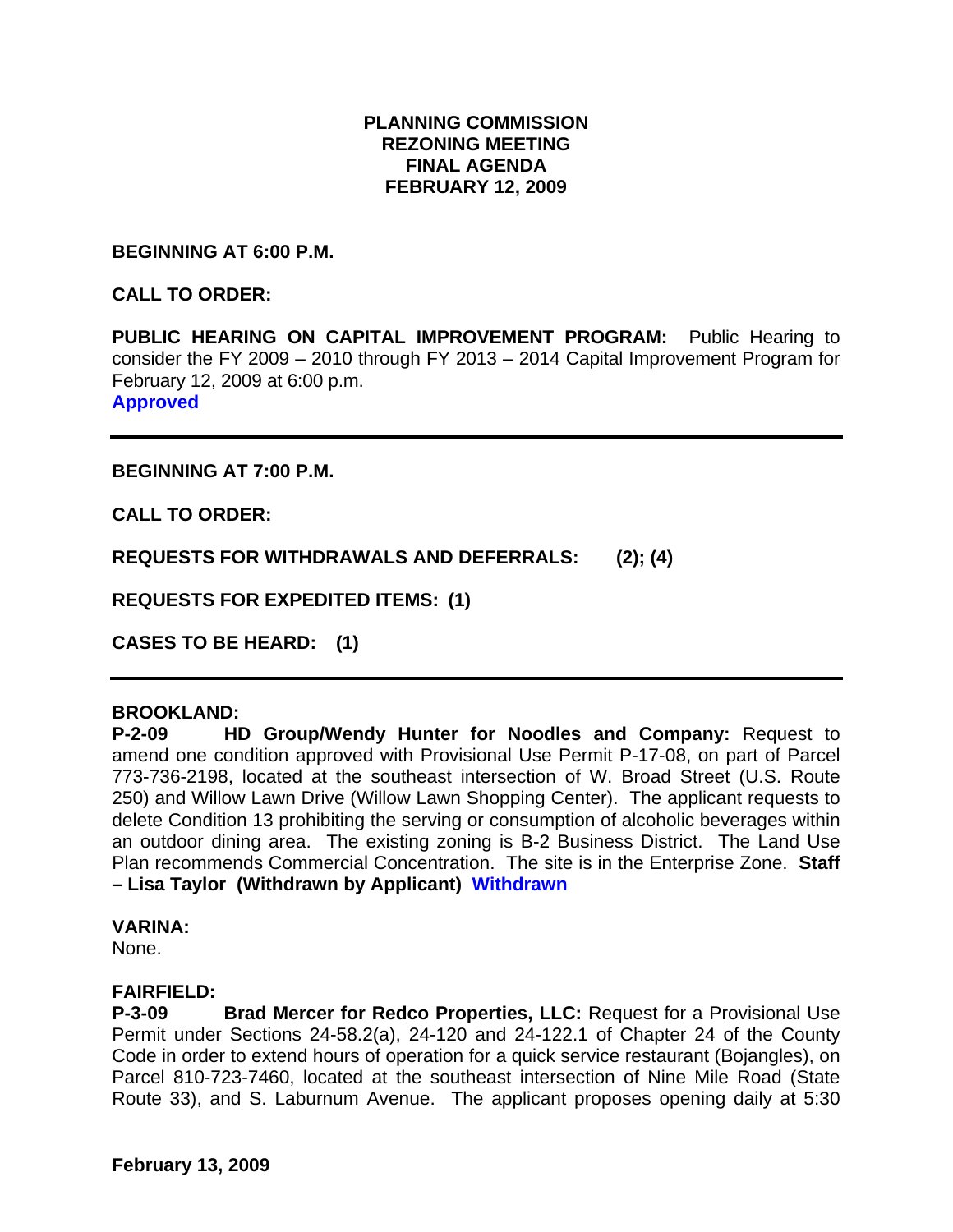a.m. instead of 6:00 a.m. The existing zoning is M-1C Light Industrial District. The Land Use Plan recommends Commercial Concentration. The site is in the Enterprise Zone. **Staff – Jamie Sherry (Expedited Agenda Requested) Recommended for Approval** 

**C-5C-09 Guy Blundon for Brook Run Somerset, LLC:** Request to amend proffered conditions accepted with Rezoning Case C-33C-04, on Parcels 784-749-1627 and 784-748-0982, located on the west line of Brook Road (U.S. Route 1), approximately 875 feet south of its intersection with Hilliard Road (State Route 161). The applicant proposes to amend Proffer 2 related to age restrictions. The applicant proposes to reduce the minimum age restriction from 62 to 55 and delete Proffer 3 related to enforcement of age restrictions. The total number of units would remain the same. The existing zoning is R-5C General Residence District (Conditional). The Land Use Plan recommends Commercial Concentration and Environmental Protection Area. The site is in the Enterprise Zone. **Staff – Ben Sehl (Deferral requested to March 12, 2009) Deferred to the March 12, 2009 Meeting** 

## **THREE CHOPT:**

## *Deferred from the October 9, 2008 Meeting.*

**C-61C-07 James Theobald for Centex Homes:** Request to conditionally rezone from A-1 Agricultural District to RTHC Residential Townhouse District (Conditional) and B-2C Business District (Conditional), Parcels 738-767-5405, 738-766-9367, 739-766- 3768 and 739-766-2504, containing approximately 32.99 acres (RTHC – 23.30 ac. and B-2C 9.69 ac.), located on the west line of Pouncey Tract Road (State Route 271) between Kain Road and Bacova Drive. The applicant proposes condominiums, retail and office uses. The maximum density allowed in the RTH District is nine (9) units per acre. The uses will be controlled by zoning ordinance regulations and proffered conditions. The Land Use Plan recommends Suburban Residential 1, 1.0 to 2.4 units net density per acre. The majority of the site is in the West Broad Street Overlay District. **Staff – Ben Sehl (Withdrawn by Applicant) Withdrawn** 

# *Deferred from the January 15, 2009 Meeting.*

**P-19-08 Brian Revere for Towne Center West, LLC:** Request for a Provisional Use Permit under Sections 24-58.2(d), 24-58.2(a), 24-120 and 24-122.1 of the County Code in order to allow outside dining and extended hours of operation for a proposed restaurant in the Towne Center West Shoppes, on part of Parcel 735-764-7344, located approximately 660 feet north of W. Broad Street (U. S. Route 250) approximately 1,200 feet west of its intersection with N. Gayton Road. The existing zoning is B-2C Business District (Conditional). The Land Use Plan recommends Mixed Use Development. The site is in the West Broad Street Overlay District. **Staff – Lisa Taylor (Deferral requested to March 12, 2009) Deferred to the March 12, 2009 Meeting** 

**C-6C-09 James W. Theobald for 8516 Fordson, LLC:** Request to conditionally rezone from O-1C Office District (Conditional) and R-3 One-Family Residence District to O-2C Office District (Conditional), Parcels 756-750-3871 and 756-750-5679 and part of Parcel 756-751-2001, containing approximately 2.272 acres, located at the northeast